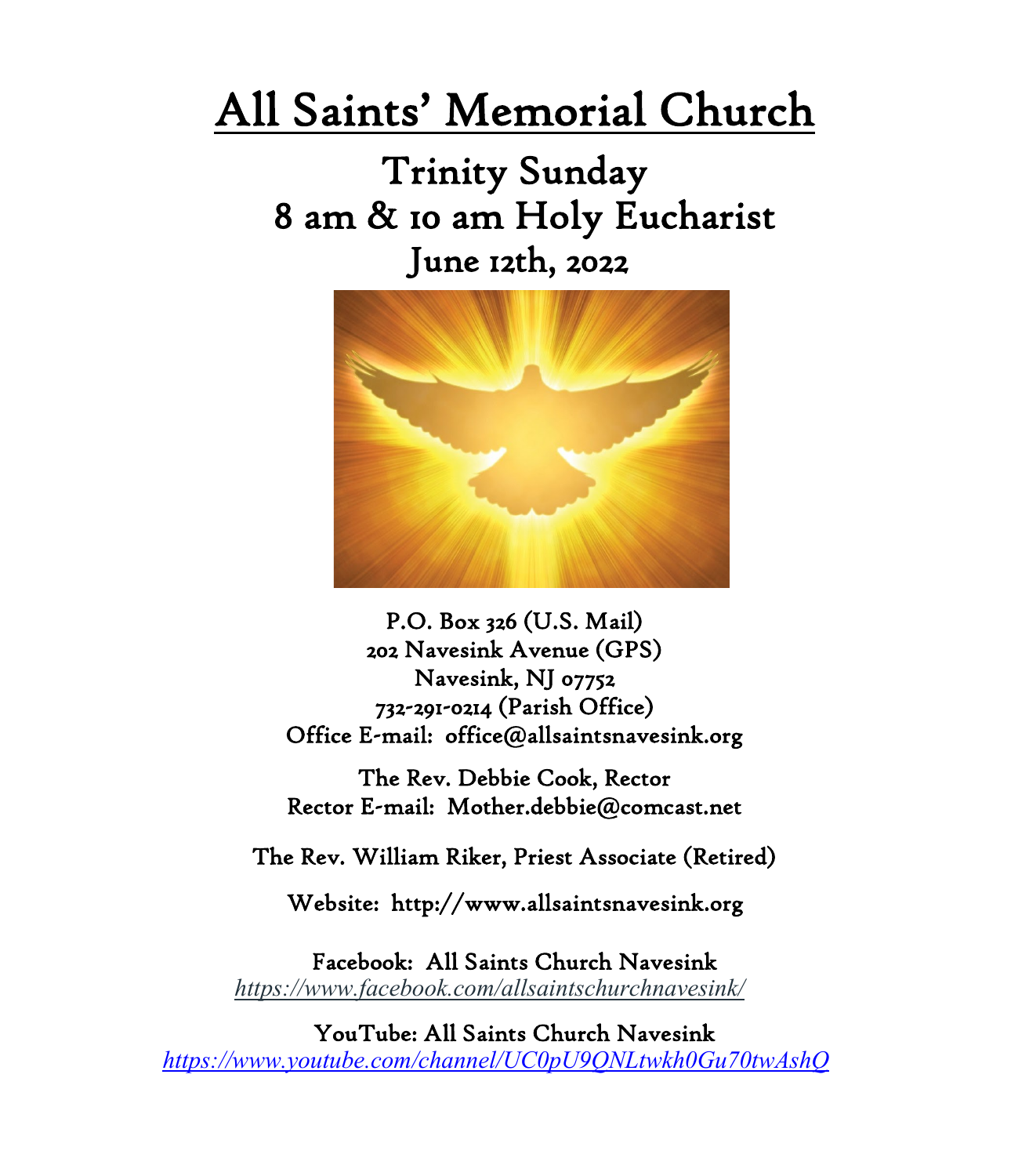## **Welcome to All Saints' Memorial Church**!

Welcome to All Saints' Memorial Church for worship today. Thank you for joining us. So that we can all worship together as safely as possible, the Diocese of New Jersey along with All Saints' ask you to remember the following guidelines :

All are welcome—always!

*Restrooms* are located in the Parish Hall (the building closest to the parking lot).

Face masks/Face coverings are recommended for all, per current CDC guidelines for Monmouth County. They are requested for everyone over the age of 2 for inside services for those not fully vaccinated We have extra adult masks if needed.

All pews are open for seating. For those wishing to practice social distancing, seating is available in the transepts (the sides), and the two front pews.

The entire order of service with readings, except for the hymns, is contained in the bulletin. Our hymns and service music are located in the *blue 1982 Hymnal*. Service music is indicated by an 'S' in the front, and is located in the front part of the Hymnal. Hymns are indicated by their number in the Hymnal.

- **The Sign of the Peace is to be exchanged from your own pew** by elbow or fist bumps, waving, bowing, or giving the peace sign to those in the pews surrounding you. Handshakes, hugs, etc. are only to be exchanged among household family members.
- Communion: We receive bread in the hand. You may retain it to dip into the cup; please be careful so fingers do not touch the wine. At this time, we are offering wine by intinction only (dipping your wafer into wine).

Please take your bulletin home or leave it in the marked container.

 Thank you for worshipping with us. If you have any questions about All Saints' or The Episcopal Church, please feel free to speak to Mother Debbie after the service.

**I f you have been directly exposed** to anyone who has Covid-19 and are not fully vaccinated, you are recommended to quarantine for 5 days.

**If you have any symptoms** known to Covid 19 (fever, muscle aches, headache, loss of smell or taste, nausea or vomiting, cough, trouble breathing, among others), please refrain from attending.

2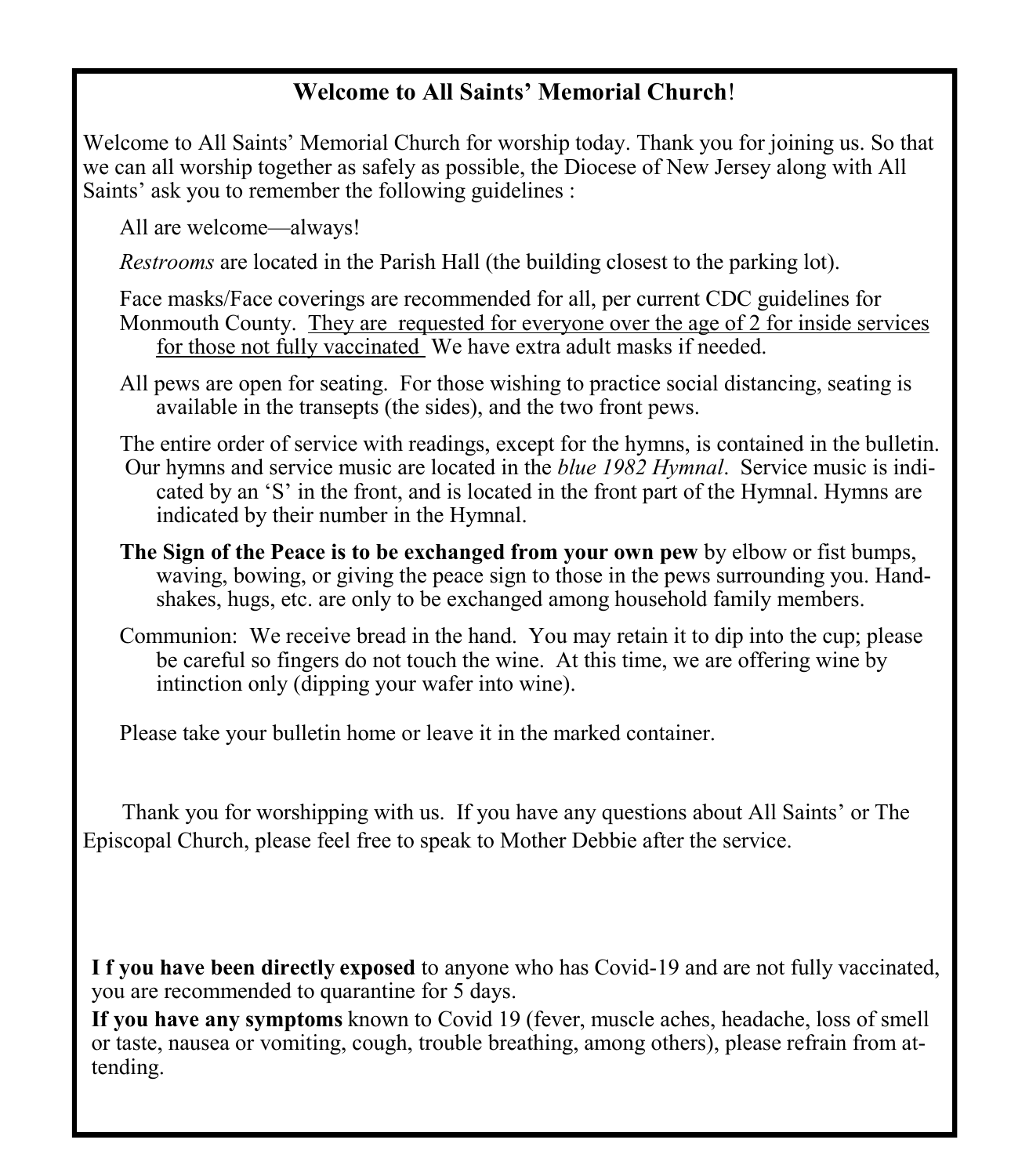## **Trinity Sunday June 12th, 2022**

**Prelude** *Allein Gott in Hoh sei Her. SSWV 559* Samuel Scheidt, 1647

*Please stand as able*

### **Processional Hymn #370 vv 1, 2 & 7** *I Bind unto My SelfToday*

St Patrick's Breastplate

| Celebrant | Blessed be God: Father, Son and Holy Spirit.       |
|-----------|----------------------------------------------------|
| People    | And blessed be his kingdom, now and forever. Amen. |

#### *The Celebrant says*

Almighty God, to you all hearts are open, all desires known, and from you no secrets are hid: Cleanse the thoughts of our hearts by the inspiration of your Holy Spirit, that we may perfectly love you, and worthily magnify your holy Name; through Christ our Lord. **Amen.**

### *Gloria in excelsis S280*

**Glory to God in the highest, and peace to his people on earth. Lord God, heavenly King, almighty God and Father, we worship you, we give you thanks, we praise you for your glory. Lord Jesus Christ, only Son of the Father, Lord God, Lamb of God, you take away the sin of the world: have mercy on us; you are seated at the right hand of the Father: receive our prayer. For you alone are the Holy One, you alone are the Lord, you alone are the Most High, Jesus Christ, with the Holy Spirit, in the glory of God the Father. Amen.**

| Celebrant:     | The Lord be with you |
|----------------|----------------------|
| <i>People:</i> | And also with you    |
| Celebrant:     | Let us pray.         |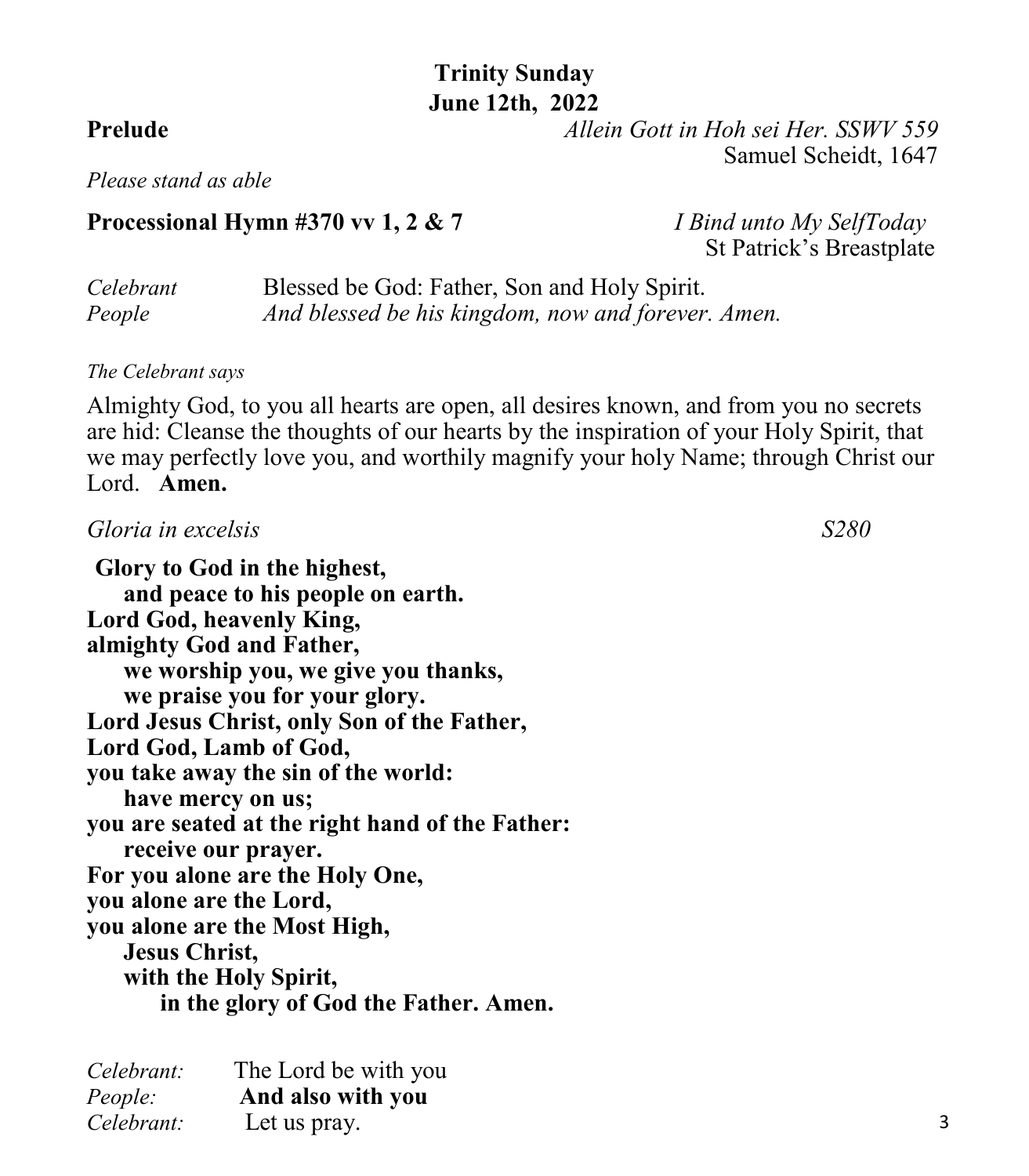### **Collect of the Day**

Almighty and everlasting God, you have given to us your servants grace, by the confession of a true faith, to acknowledge the glory of the eternal Trinity, and in the power of your divine Majesty to worship the Unity: Keep us steadfast in this faith and worship, and bring us at last to see you in your one and eternal glory, O Father; who with the Son and the Holy Spirit live and reign, one God, for ever and ever. *Amen.*

#### **READINGS**

**First Reading** *Proverbs 8:1-4, 22-31*

Does not wisdom call, and does not understanding raise her voice? On the heights, beside the way, at the crossroads she takes her stand; beside the gates in front of the town, at the entrance of the portals she cries out: "To you, O people, I call, and my cry is to all that live. The LORD created me at the beginning of his work, the first of his acts of long ago. Ages ago I was set up, at the first, before the beginning of the earth. When there were no depths I was brought forth, when there were no springs abounding with water. Before the mountains had been shaped, before the hills, I was brought forth-- when he had not yet made earth and fields, or the world's first bits of soil. When he established the heavens, I was there, when he drew a circle on the face of the deep, when he made firm the skies above, when he established the fountains of the deep, when he assigned to the sea its limit, so that the waters might not transgress his command, when he marked out the foundations of the earth, then I was beside him, like a master worker; and I was daily his delight, rejoicing before him always, rejoicing in his inhabited world and delighting in the human race."

*Reader* The Word of the Lord.

### *People* **Thanks be to God.**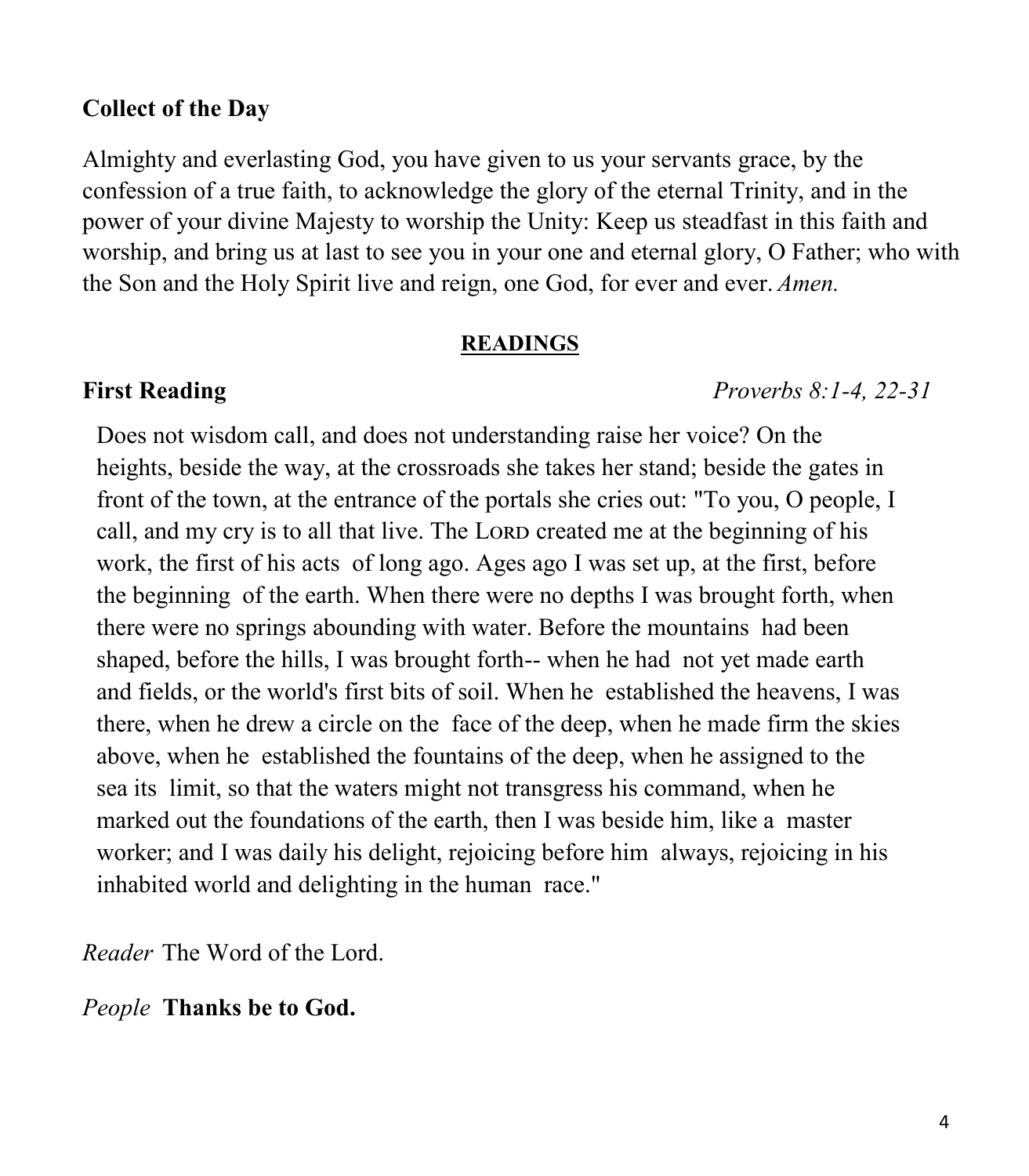## *Domine, Dominus noster*

1 O Lord our Governor,  $*$ how exalted is your Name in all the world!

- 2 Out of the mouths of infants and children \* your majesty is praised above the heavens.
- 3 You have set up a stronghold against your adversaries, \* to quell the enemy and the avenger.
- 4 When I consider your heavens, the work of your fingers, \* the moon and the stars you have set in their courses,
- 5 What is man that you should be mindful of him? \* the son of man that you should seek him out?
- 6 You have made him but little lower than the angels; \* you adorn him with glory and honor;
- 7 You give him mastery over the works of your hands; \* you put all things under his feet:
- 8 All sheep and oxen, \* even the wild beasts of the field,
- 9 The birds of the air, the fish of the sea, \* and whatsoever walks in the paths of the sea.
- 10 O Lord our Governor,  $*$ how exalted is your Name in all the world!

## **Second Reading** *Romans 5:1-5*

Since we are justified by faith, we have peace with God through our Lord Jesus Christ, through whom we have obtained access to this grace in which we stand; and we boast in our hope of sharing the glory of God. And not only that, but we also boast in our sufferings, knowing that suffering produces endurance, and endurance produces character, and character produces hope, and hope does not disappoint us, because God's love has been poured into our hearts through the Holy Spirit that has been given to us.

| Reader | The Word of the Lord. |
|--------|-----------------------|
| People | Thanks be to God.     |

*Please stand as able*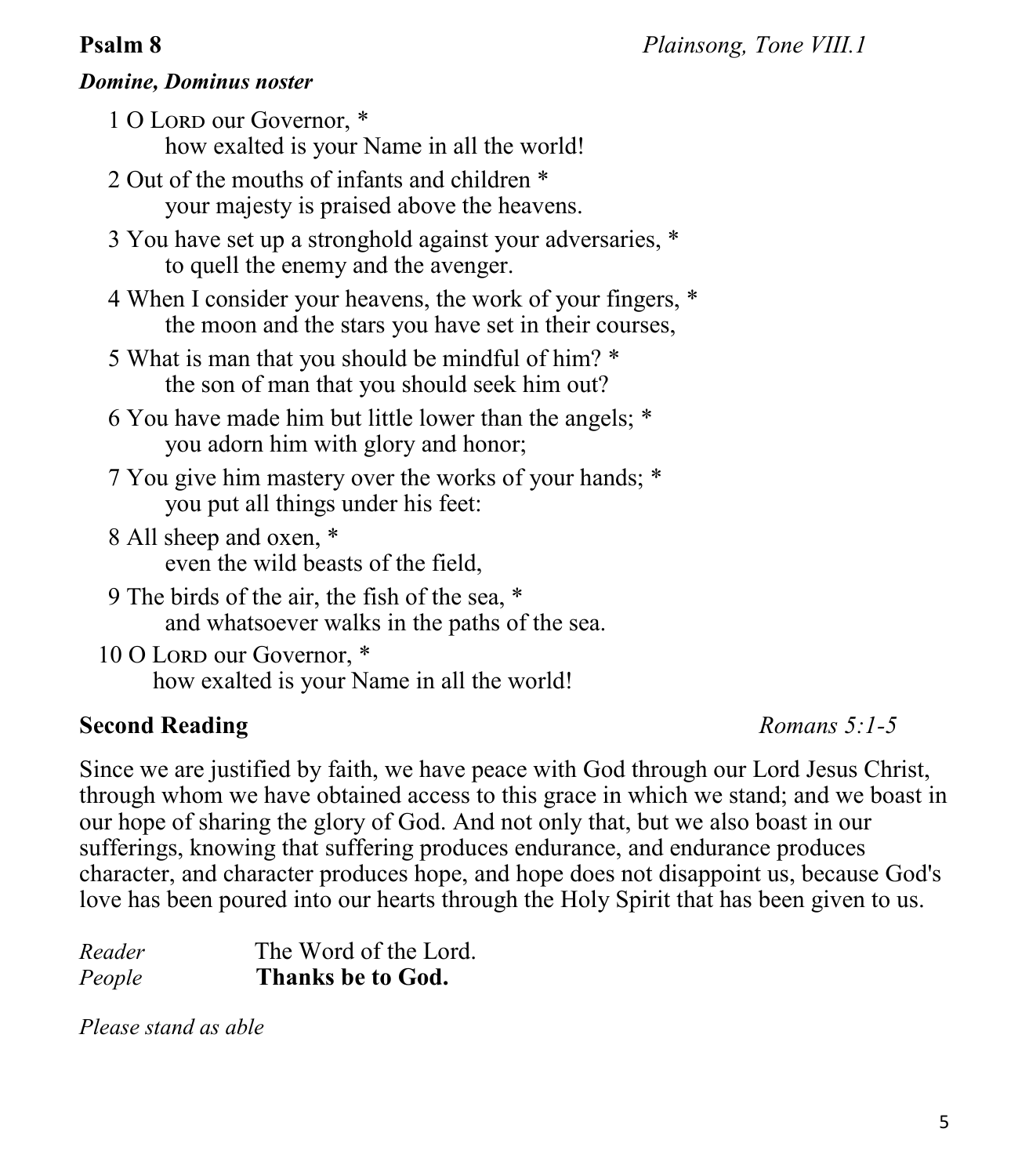**Sequence Hymn #362** *Holy, Holy, Holy! Lord God Almighty!* nicaea ann an t-India ann an t-India ann an t-India ann an t-India ann an t-India ann an t-India ann an t-India

## **The Holy Gospel** *John 16:12-15*

*Celebrant:* The Holy Gospel of our Lord Jesus Christ according to John *People::* **Glory to you, Lord Christ**

Jesus said to the disciples, "I still have many things to say to you, but you cannot bear them now. When the Spirit of truth comes, he will guide you into all the truth; for he will not speak on his own, but will speak whatever he hears, and he will declare to you the things that are to come. He will glorify me, because he will take what is mine and declare it to you. All that the Father has is mine. For this reason I said that he will take what is mine and declare it to you."

*Priest* The Gospel of the Lord. *People* **Praise to you, Lord Christ.** 

*Please be seated*

**Sermon** Mother Debbie

*Please stand as able*

## **Nicene Creed** *(say together)*

We believe in one God, the Father, the Almighty, maker of heaven and earth, of all that is, seen and unseen. We believe in one Lord, Jesus Christ, the only Son of God, eternally begotten of the Father, God from God, Light from Light, true God from true God, begotten, not made, of one Being with the Father. Through him all things were made. For us and for our salvation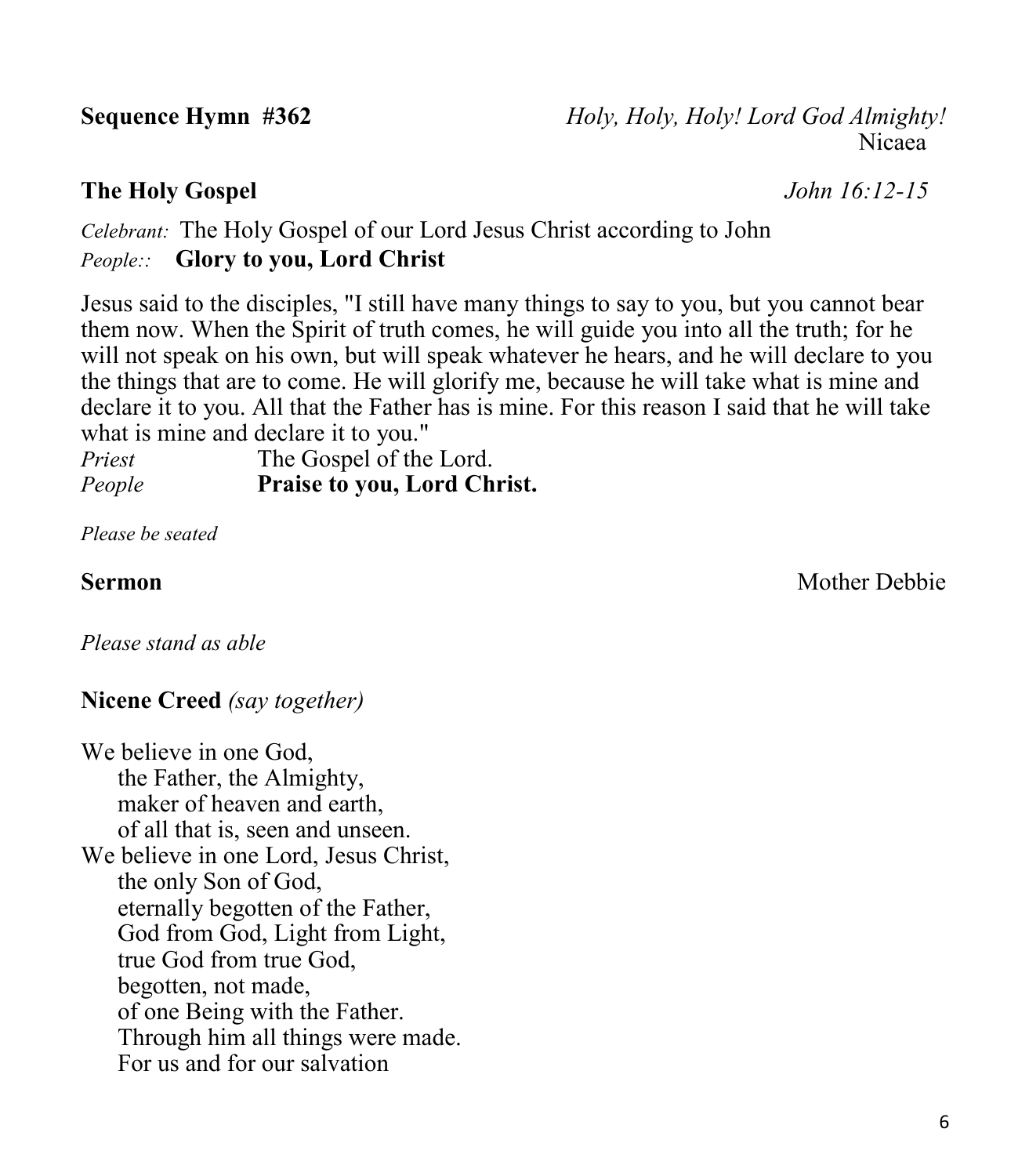he came down from heaven:

by the power of the Holy Spirit he became incarnate from the Virgin Mary, and was made man. For our sake he was crucified under Pontius Pilate; he suffered death and was buried. On the third day he rose again in accordance with the Scriptures; he ascended into heaven and is seated at the right hand of the Father. He will come again in glory to judge the living and the dead, and his kingdom will have no end. We believe in the Holy Spirit, the Lord, the giver of life, who proceeds from the Father and the Son. With the Father and the Son he is worshiped and glorified. He has spoken through the Prophets. We believe in one holy catholic and apostolic Church. We acknowledge one baptism for the forgiveness of sins. We look for the resurrection of the dead, and the life of the world to come. Amen.

## **Prayers of the People** *(remain standing)*

Leader: We have been baptized into a holy mystery. As Christians, let us pray to God— Father, Son and Holy Spirit—saying, Holy Trinity: **Hear our prayer.**

God, guide your Church into all truth by your Holy Spirit. Fill our hearts with hope so that we may fulfill the ministries to which we have been called with faith and boldness. May we build a community of love which flows from the community of God. Holy Trinity: **Hear our prayer**.

God, you delight in humanity. We trust that your heart breaks with the brokenhearted. Comfort all who suffer, and may each person be guided into all truth. Holy Trinity: **Hear our prayer**.

God, guide and direct all nations and their leaders into the ways of justice and peace. Help all to remember that you call us to equitably share the world's bounty so all may have enough. Holy Trinity: **Hear our prayer**.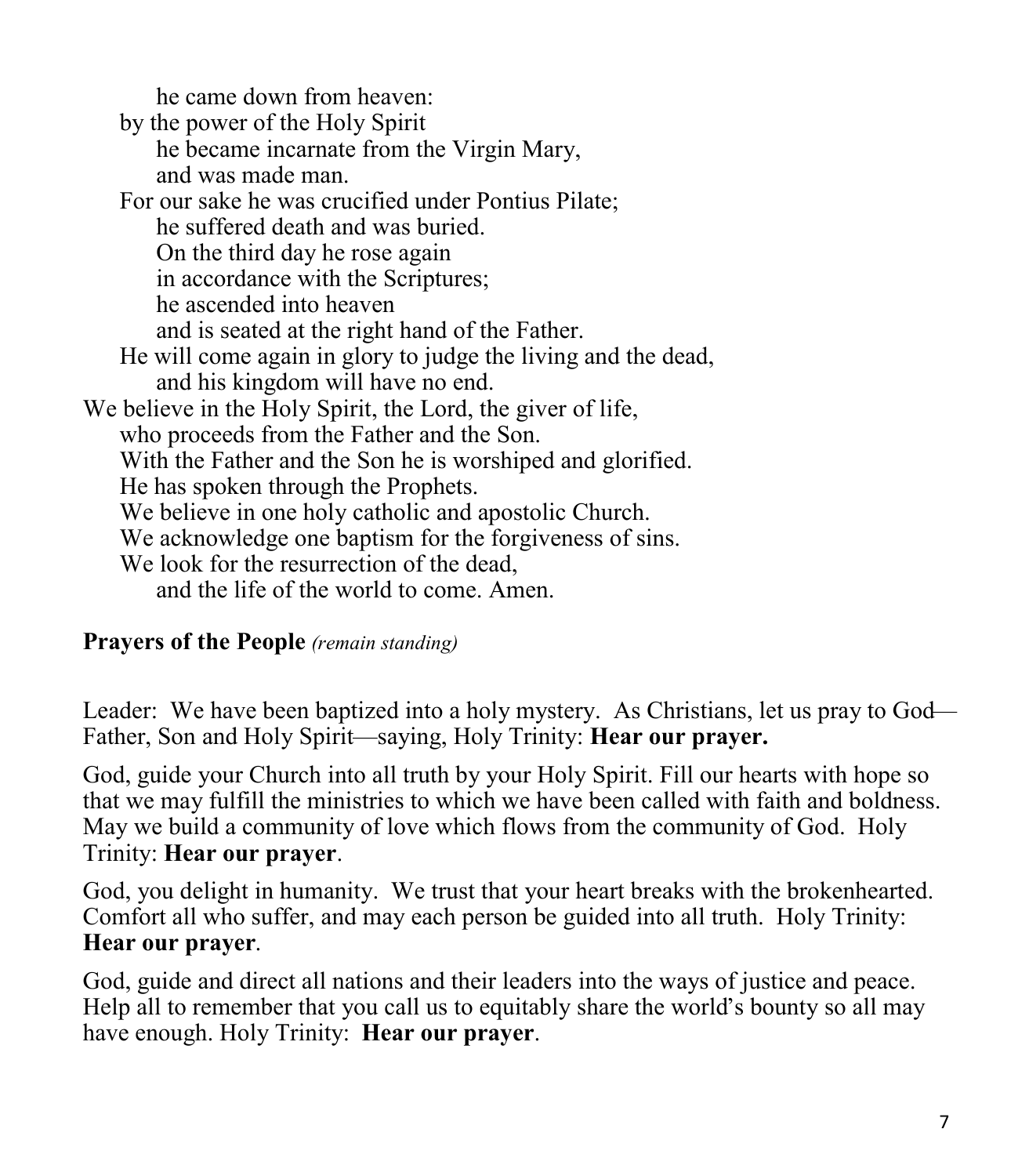God, you established the heavens and marked out the foundations of the earth. May we accept creation as the wondrous gift it is, and work to preserve its beauty. Holy Trinity: **Hear our prayer.**

God, by your endurance you bring forth character in your people. We remember before you all those who serve, particularly service members, first responders and health care workers: John, Neema, Sonia, Larry, Anthony, Pat, Chris, Bonnie, Jessie, Trent, Candy, Cass, Erin, Nick, Phil, Andrew and Jeremy, and give thanks for their courage and care. Holy Trinity: **Hear our prayer**.

God, we pray for our loved ones because hope is placed in you and hope placed in you, O God, does not disappoint. Bless and heal those for whom we pray: Regina, Sue, Mary D., Chris M., Jennifer, Dawn, Jim H., Lisa E., Robert R., Valerie, Terry, Elizabeth F., Maria, Juliette, Sue M., Valerie S, Norman, Jamey S., Stephanie, Miriam & Will, Elsie, Libby, Mel, Juan, Iain, Audrey, Chris, Pam R., Megann, Noelle, Dorisann, Valerie B., Maureen, Joan, Alice Marie, Thomas, Tom Holy Trinity: **Hear our prayer.**

God, the Father, Son and Holy Spirit; the three in One. Bring us one day at last to see you in your one and eternal glory. We remember those who have died, particularly Rudy, and ask for your peace and comfort upon all who mourn, particularly Russo family. Holy Trinity: **Hear our prayer.**

We invite your own prayers of intercession and thanksgiving at this time, either silently or aloud….

Celebrant: O God, our Father from whom all good things flow, we thank you and praise you. Answer our prayers as may be best for us, and bring us hope through Christ your Son, who celebrates life with you in the unity of the Spirit, now and forever. **Amen.**

*Please kneel or remain standing for the Confession:*

Let us confess our sins against God and our neighbor.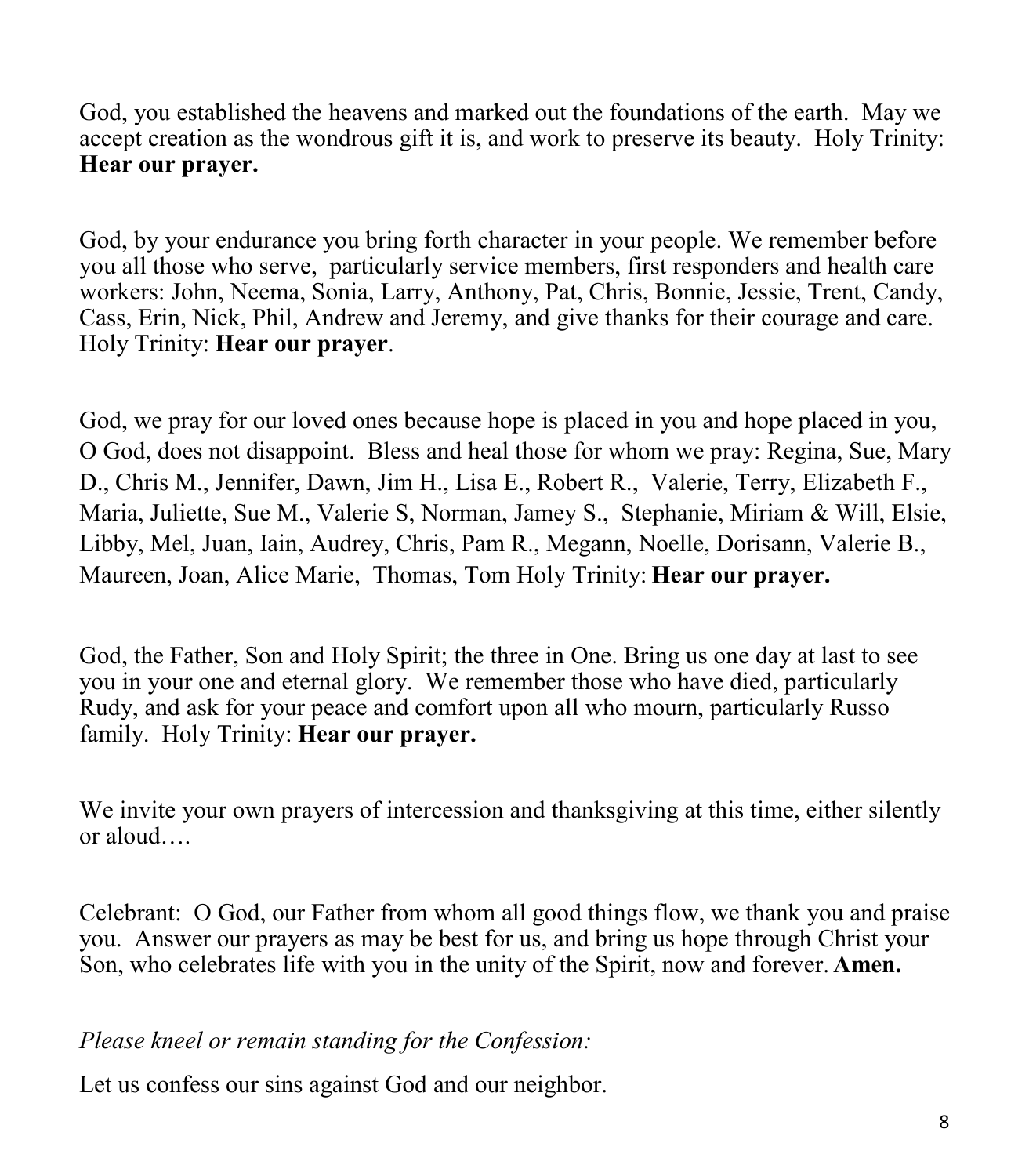*Silence.*

### *Minister and People*

**Most merciful God, we confess that we have sinned against you in thought, word, and deed, by what we have done, and by what we have left undone. We have not loved you with our whole heart; we have not loved our neighbors as ourselves. We are truly sorry and we humbly repent. For the sake of your Son Jesus Christ, have mercy on us and forgive us; that we may delight in your will, and walk in your ways, to the glory of your Name. Amen.**

*The Priest says*

Almighty God have mercy on you, forgive you all your sins through our Lord Jesus Christ, strengthen you in all goodness, and by the power of the Holy Spirit keep you in eternal life. *Amen***.**

## **The Peace**

| Celebrant | The peace of the Lord be always with you. |
|-----------|-------------------------------------------|
| People    | And also with you.                        |

## **Announcements for Mission and Ministry**

*Thanksgivings and prayers for special intentions*.

**Offertory Anthem** *Jesus, Joy of Man's Desiring. MWV 147.1* Johann Sebastian Bach, 1723

**Doxology #380 v. 3** Old 100th

## **Eucharistic Prayer B**

*(please stand as able) Celebrant:* The Lord be with you.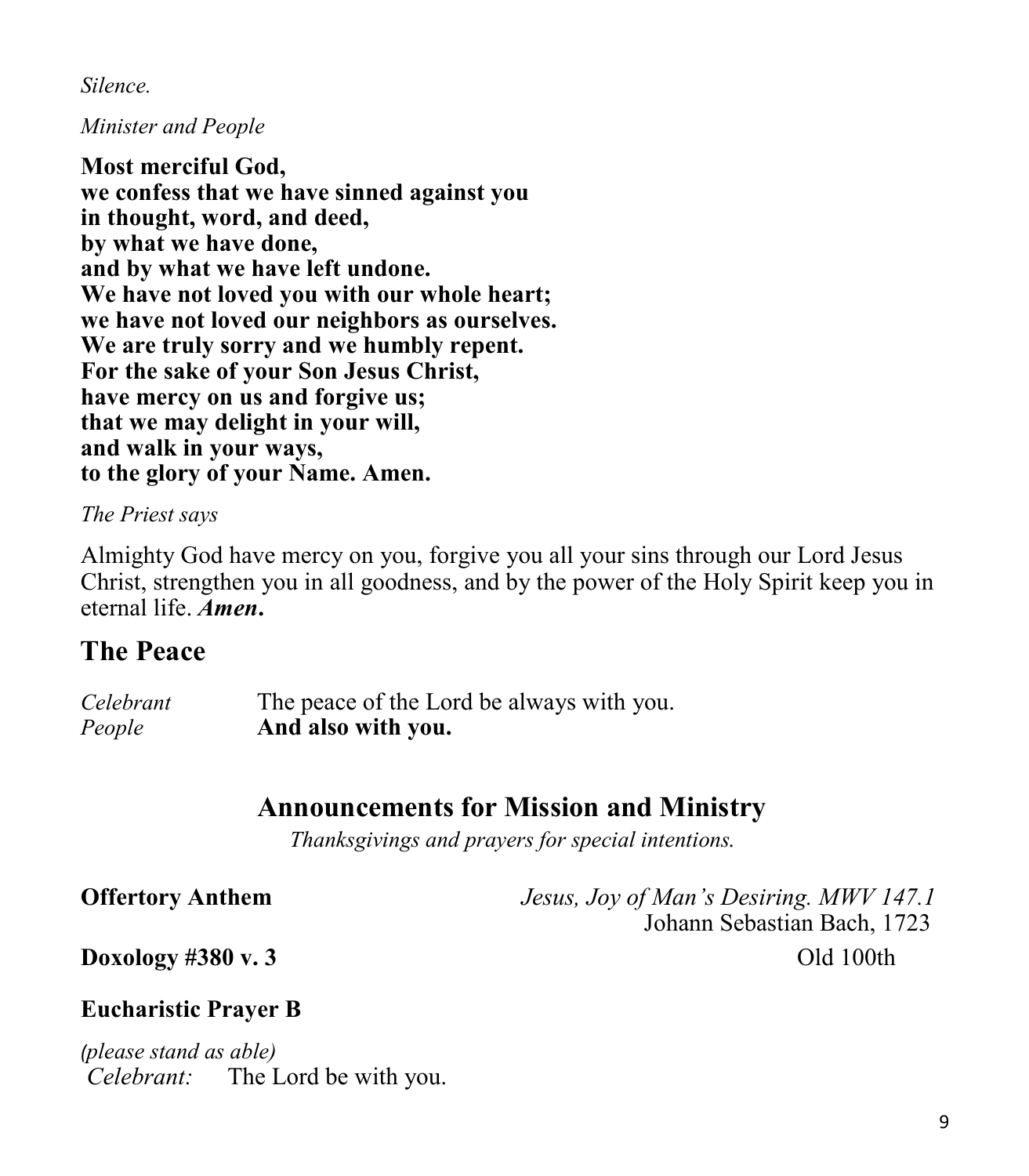| <i>People:</i> | And also with you.                         |
|----------------|--------------------------------------------|
| Celebrant:     | Lift up your hearts.                       |
| <i>People:</i> | We lift them to the Lord.                  |
| Celebrant:     | Let us give thanks to the Lord our God.    |
| <i>People:</i> | It is right to give him thanks and praise. |

## *Celebrant:*

It is right, and a good and joyful thing, always and everywhere to give thanks to you, Father Almighty, Creator of heaven and earth. For with your co-eternal Son and Holy Spirit, you are one God, one Lord, in Trinity of Persons and in Unity of Being; and we celebrate the one and equal glory of you, O Father, and of the Son, and of the Holy Spirit. Therefore we praise you, joining our voices with Angels and Archangels and with all the company of heaven, who for ever sing this hymn to proclaim the glory of your Name:

**Holy, holy, holy Lord, God of power and might,** *S125* **Heaven and earth are full of our glory. Hosanna in the highest. Blessed is he who comes in the name of the Lord. Hosanna in the highest.**

## *Celebrant continues and the people stand as able or kneel:*

We give thanks to you, O God, for the goodness and love which you have made known to us in creation; in the calling of Israel to be your people; in your Word spoken through the prophets; and above all in the Word made flesh, Jesus, your Son. For in these last days you sent him to be incarnate from the Virgin Mary, to be the Savior and Redeemer of the world. In him, you have delivered us from evil, and made us worthy to stand before you. In him, you have brought us out of error into truth, out of sin into righteousness, out of death into life.

On the night before he died for us, our Lord Jesus Christ took bread; and when he had given thanks to you, he broke it, and gave it to his disciples, and said, "Take, eat: This is my Body, which is given for you. Do this for the remembrance of me."

After supper he took the cup of wine; and when he had given thanks, he gave it to them, and said, "Drink this, all of you: This is my Blood of the new Covenant, which is shed for you and for many for the forgiveness of sins. Whenever you drink it, do this for the remembrance of me."

Therefore, according to his command, O Father,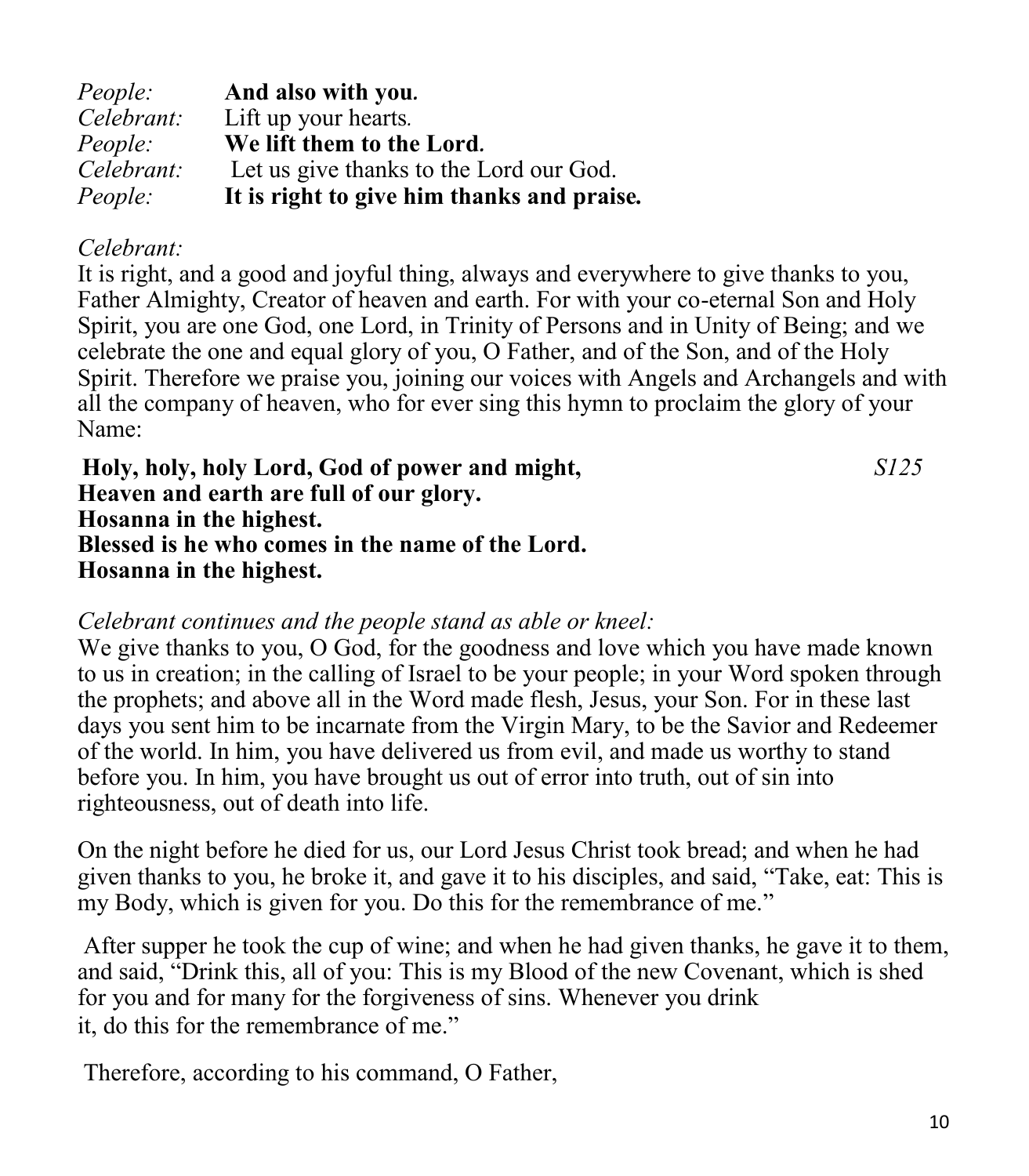## *Celebrant and People* **We remember his death, We proclaim his resurrection, We await his coming in glory;**

## *The Celebrant continues*

And we offer our sacrifice of praise and thanksgiving to you, O Lord of all; presenting to you, from your creation, this bread and this wine. We pray you, gracious God, to send your Holy Spirit upon these gifts that they may be the Sacrament of the Body of Christ and his Blood of the new Covenant. Unite us to your Son in his sacrifice, that we may be acceptable through him, being sanctified by the Holy Spirit. In the fullness of time, put all things in subjection under your Christ, and bring us to that heavenly country where, with all your saints, we may enter the everlasting heritage of your sons and daughters; through Jesus Christ our Lord, the firstborn of all creation, the head of the Church, and the author of our salvation.

By him, and with him, and in him, in the unity of the Holy Spirit all honor and glory is yours, Almighty Father, now and for ever. **AMEN.**

And now as our Savior Christ has taught us, we are bold to say**:**

## *(Together)*

**Our Father, who art in heaven,** *S119* **hallowed be thy Name, thy kingdom come, thy will be done, on earth as it is in heaven. Give us this day our daily bread. And forgive us our trespasses, as we forgive those who trespass against us. And lead us not into temptation, but deliver us from evil. For thine is the kingdom, and the power, and the glory, for ever and ever. Amen**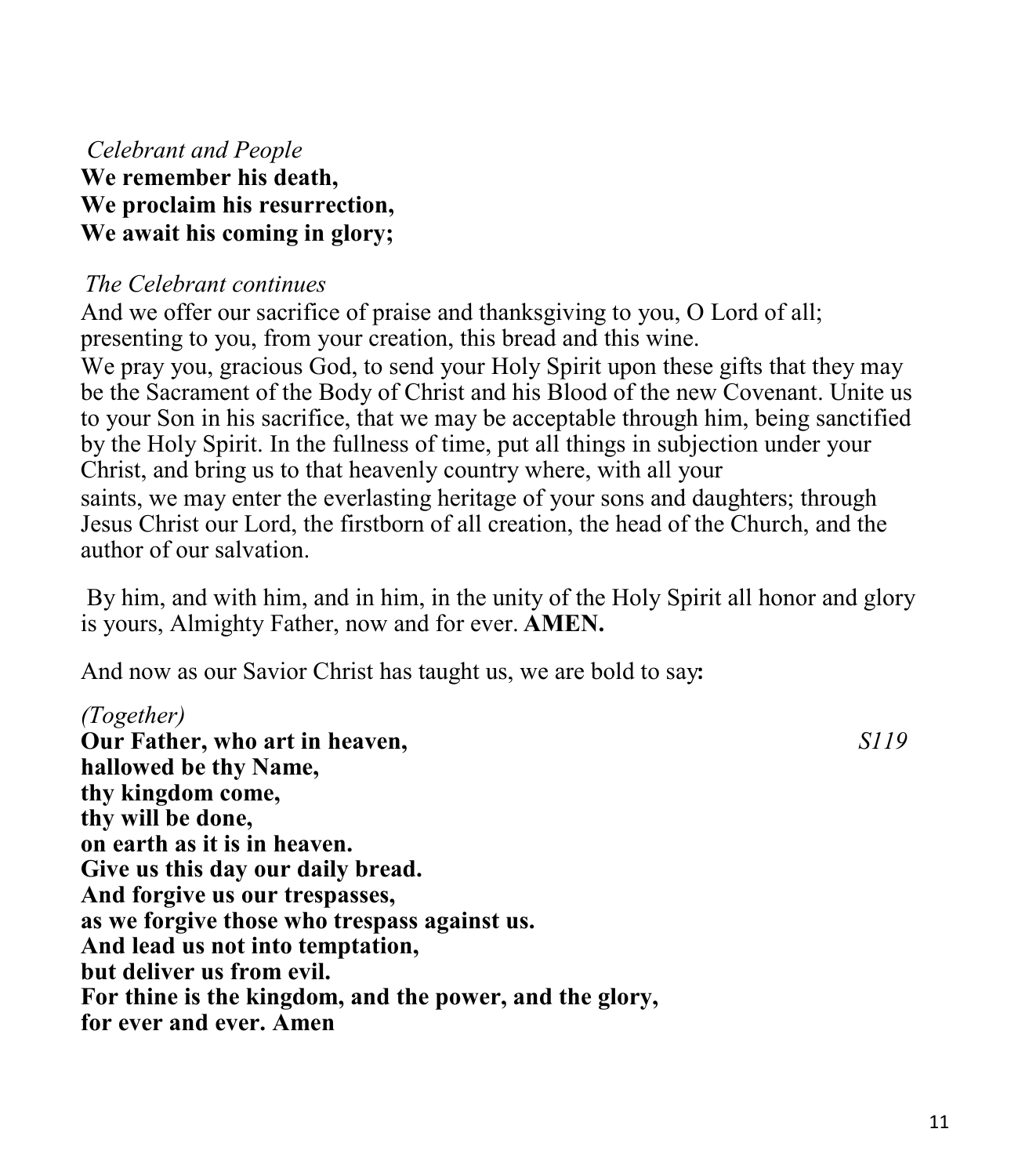## **The Breaking of the Bread** *S151*

*The Celebrant breaks the consecrated Bread; A period of silence is kept.*

*Celebrant:* Alleluia. Christ our Passover is sacrificed for us; *People:* **Therefore let us keep the feast. Alleluia.**

*Celebrant:* The Gifts of God for you, the people of God. Take them in remembrance that Christ died for you, and feed on him in your hearts, by faith, with thanksgiving.

**Communion Hymn # 324** *Let All Mortal Flesh Keep Silence* **Picardy** 

*Please be seated until you can come forward to receive; usher will guide you.. All persons are welcome to receive Holy Communion. We receive bread in the hand. You may retain it to dip into the cup; please be careful so fingers do not touch the wine. At this time, we are offering wine by intinction only (dipping your wafer into wine).* 

*For those worshipping with us online, you are invited to use the Prayer for Spiritual Communion.*

*After Communion, all stand for the final prayer and blessing.* 

*The Celebrant says*

Let us pray.

**Eternal God, heavenly Father, you have graciously accepted us as living members of your Son our Savior Jesus Christ, and you have fed us with spiritual food in the Sacrament of his Body and Blood. Send us now into the world in peace, and grant us strength and courage to love and serve you with gladness and singleness of heart; through Christ our Lord. Amen.** 

**Blessing**

**Recessional Hymn #366 v 1-4** *Holy God, We Praise Thy Name* Te Deum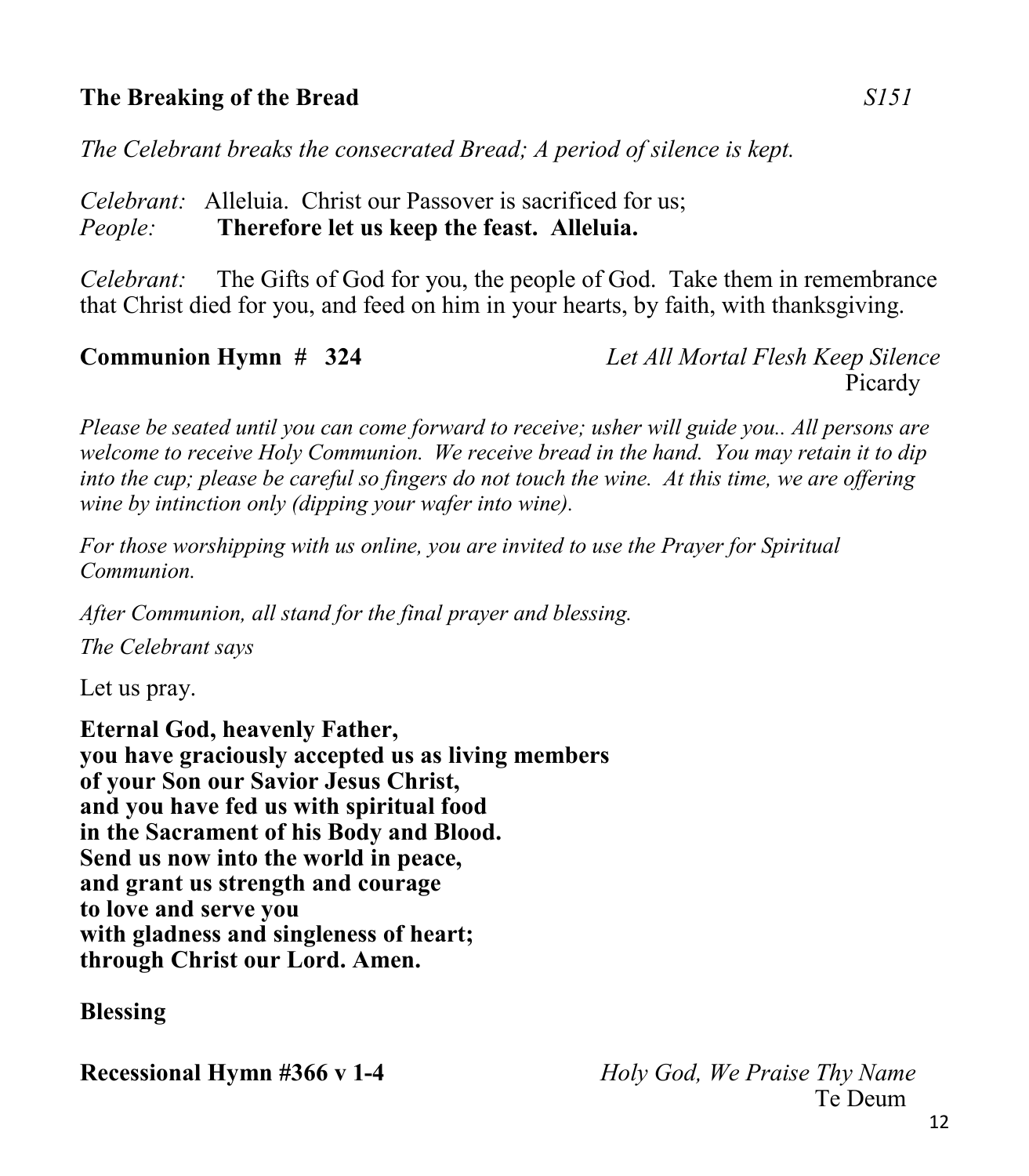## **Dismissal**

*Celebrant* Go in peace to love and serve the Lord. *People*: **Thanks be to God.** 

**Postlude** *Pelude : Rondeau, Te Deum laudamus H 146* Marc– Antoine Charpentier, 1688-98

### *For those worshipping with us online* **A Prayer for Spiritual Communion**

In union, O Lord, with your faithful people at every altar of your Church, where the Holy Eucharist is now being celebrated, I desire to offer to you praise and thanksgiving. I remember your death, Lord Christ; I proclaim your resurrection; I await your coming in glory. Since I cannot receive you today in the Sacrament of your Body and Blood, I beseech you to come spiritually into my heart. Cleanse and strengthen me with your grace, Lord Jesus, and let me never be separated from you. May I live in you, and you in me, in this life and in the life to come. Amen.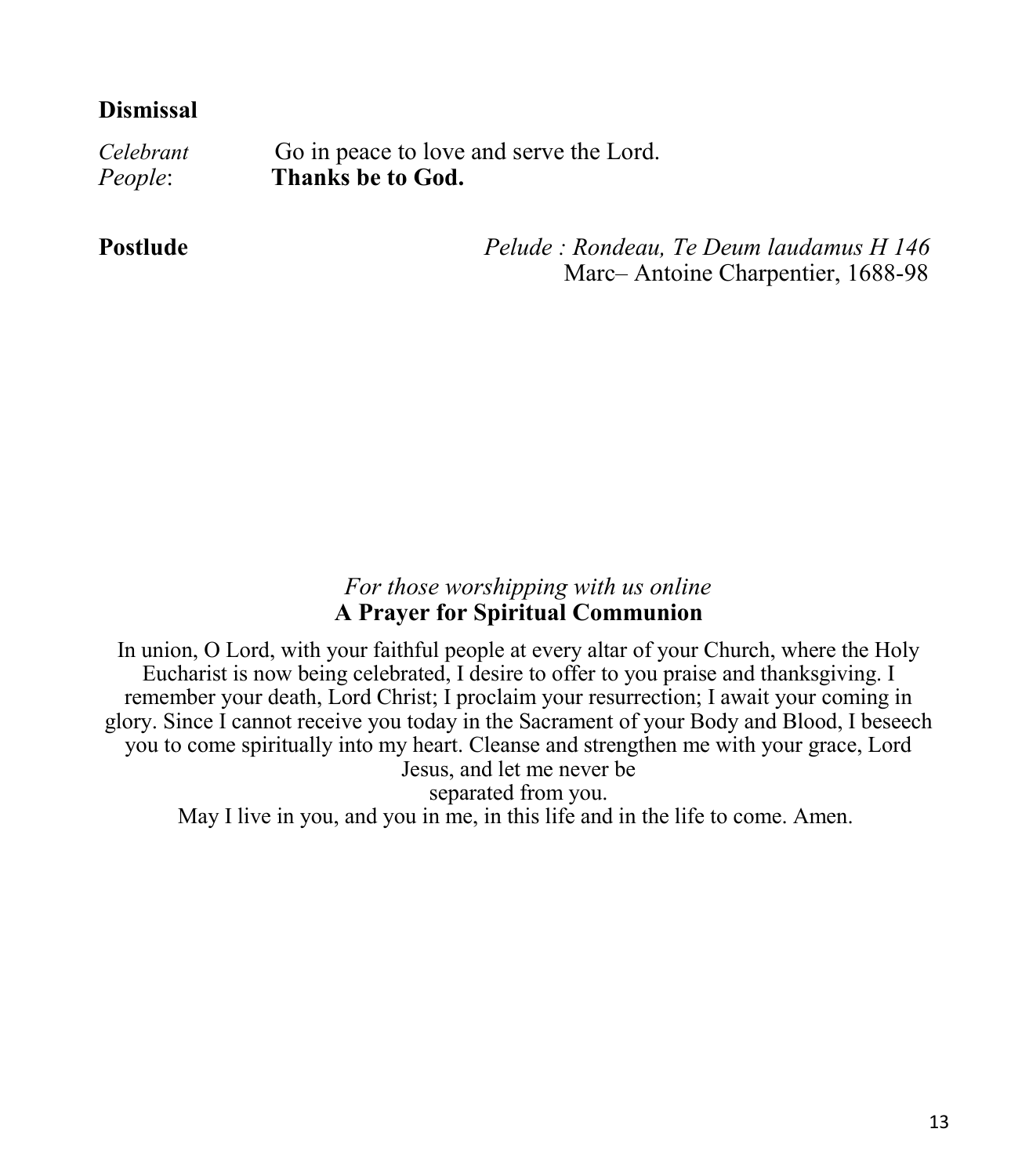

**Our second installment of "Shakespeare in the Sheds" is here**! *Hamlet* is being performed outside on the campus of the All Saints' Memorial Church Today and June 17-19. General Admission tickets are priced at \$20.00. Student tickets are priced at \$15.00. Tickets for children 12 and under are priced at \$10.00. A processing fee will be charged for all tickets purchased online. Additionally, tickets may be reserved by emailing us

at *stonechurchplayersnj@gmail.com* and providing a your name, the show date you are interested in, and number of tickets needed. Please bring cash at the door if reserving by email.

**Walk-ins are welcome**! In the case of inclement weather, patrons will be offered several options including a full refund. Otherwise, tickets for this production are non-refundable. **For on-line reservations, visit:**

https://scp.booktix.com

## **Save our Sheds 2.0**

As many know, the first carriage shed was found to be failing later last year, and emergency work was undertaken to shore it up, until we could arrange for more permanent work to be done. That work, save for the painting which the Church will do, is done—but the cost was an unexpected/unbudgeted item for the Landmark Trust. The Trust continues to take donations to offset this cost. If you would like to make a donation, please make checks to:

## **All Saints' National Landmark Trust, Inc.**

## **P.O. Box 326**

**Navesink, NJ 07752**

You can also make an online donation through their website at: https://stonechurchtrust.org.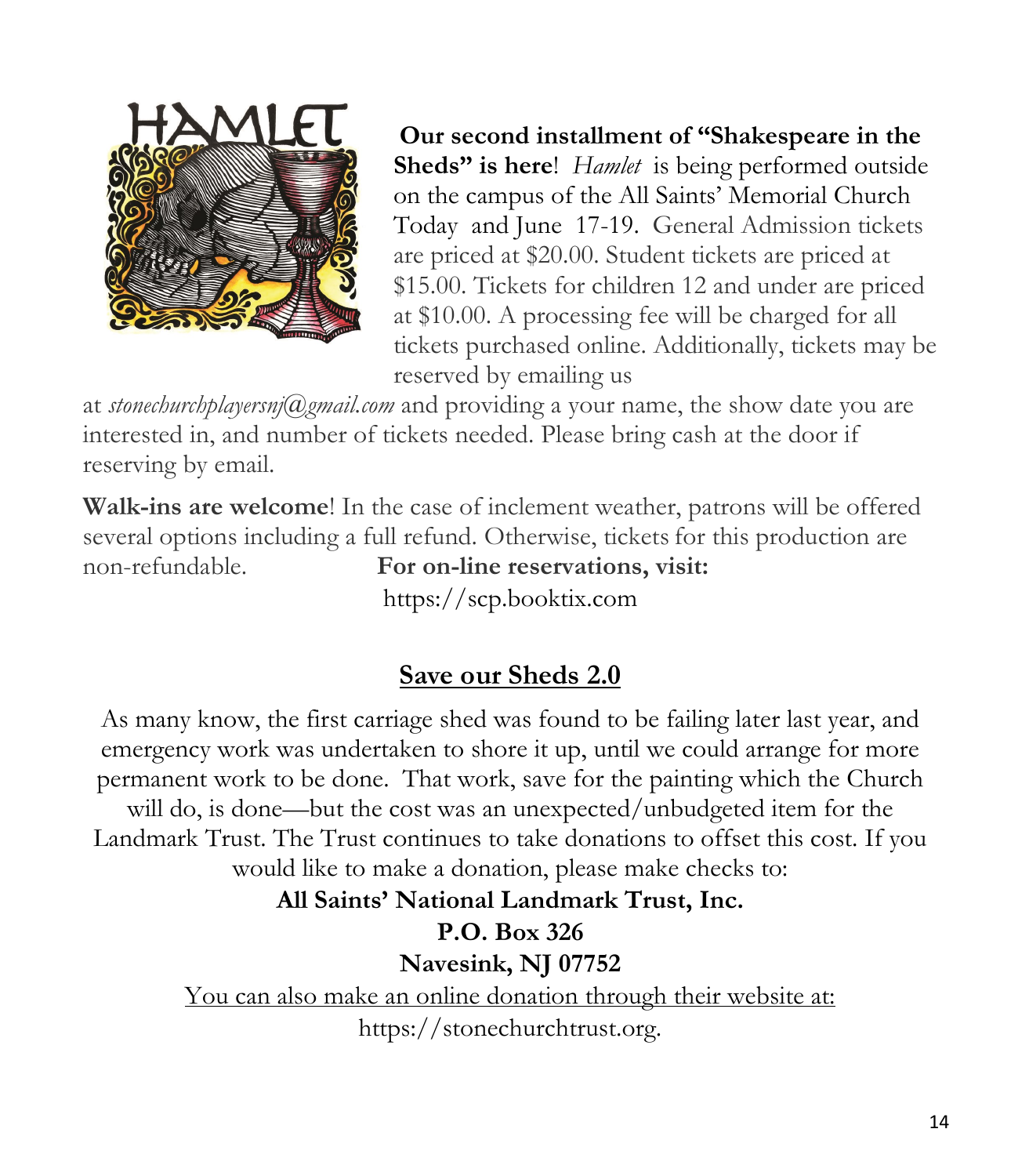## **Project Backpack is underway!**

Project Backpack delivers fully stocked backpacks to local children in HABcore programs for the coming school year. HABcore provides homeless families with housing, meals, and nurturing support. HABCORE now has 300 residents living across Monmouth and Ocean counties, including 60 families with more than 100 children. Residents represent a formerly homeless population of very-low-income families.A new backpack with all the necessary supplies is a small investment in a child that allows them start the year with confidence and focus on their school work.

This year the number of children in Monmouth County in HABcore is more than double the number last year. Please donate so that we may support as many as possible. A fully stuffed backpack cost ~\$30. Cash and Check donations can be placed in the backpacks at the rear of the church or in the Parish house.

## **Online donations can be made to the "Project Backpack" fund** [\(https://allsaintsnavesink.breezechms.com/give/online\)](https://allsaintsnavesink.breezechms.com/give/online)

or **Text to Give** by texting the amount + "Backpack" to 732-400-5774 (e.g. 30 Backpack)

If you would like to get involved, please contact Beth (bethpolonsky@yahooo.com). There are several ways you can help:

- *Shopping*: some retailers limit the number of items that can be purchased at the sale price in a single trip. Someone willing to make runs to Staples or Target to buy specific items in bulk.
- *Stuffing pencil cases*: This can be done at home likely in mid/late July. Supplies/ instructions can be picked up at church and completed pencil cases returned to church
- *Backpack packing/delivery*: Come help assemble Backpacks for a few hours in the Parish house in mid/late August. Date TBA.